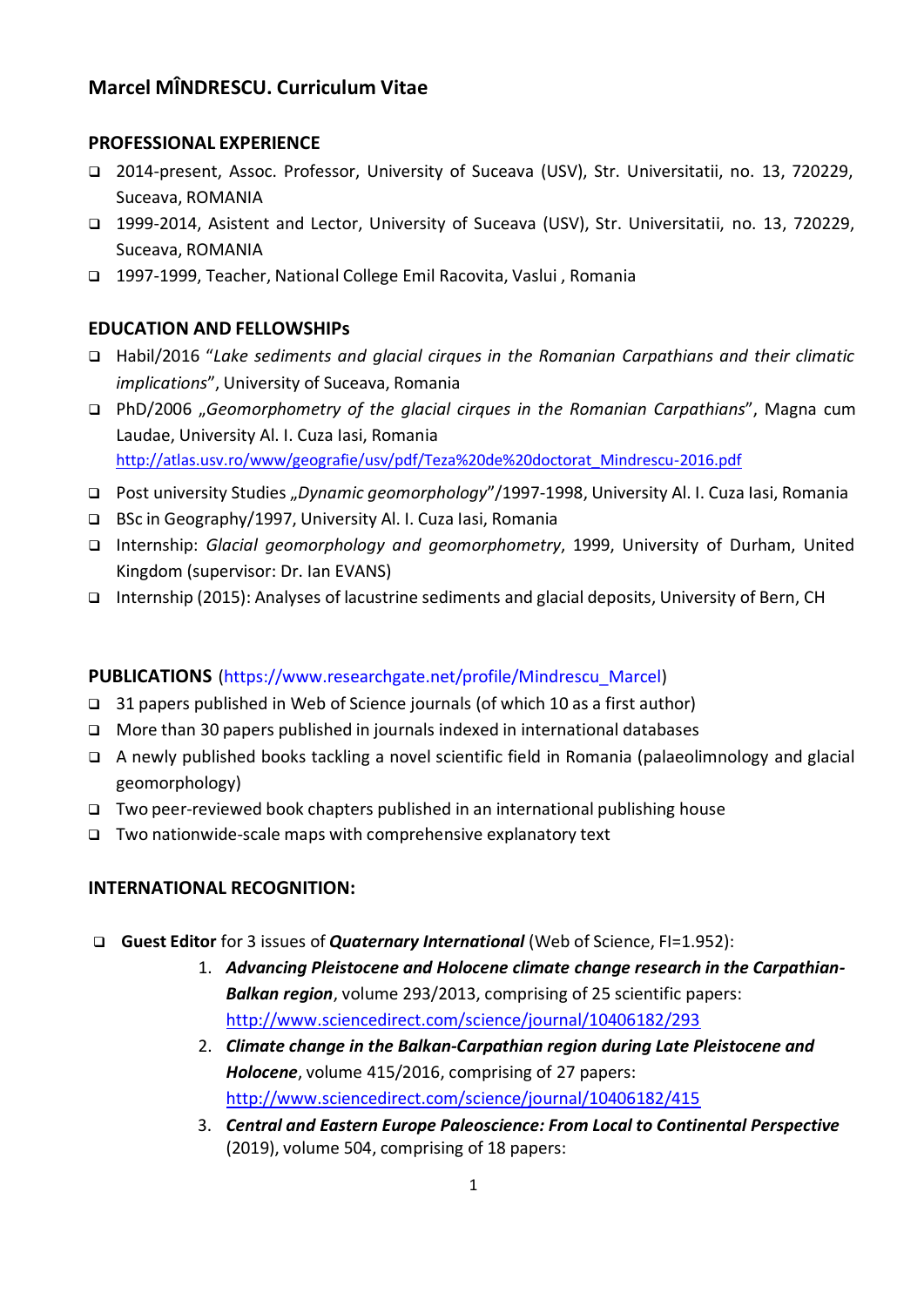<https://www.sciencedirect.com/journal/quaternary-international/vol/504/suppl/C>

- **Leader of CarpClim Working Group** as an endorsed group of PAGES <https://pastglobalchanges.org/science/end-aff/carpclim>
- **Chairman and organizer of 5 international conferences** on past and present climate changes, andadvances in paleoscience in the Carpathian-Balkan area and Central and Eastern Europe (from 2011 to 2016):
	- 1. *Climate Change in the Carpathian-Balkan Region During the Late Pleistocene and Holocene* (CBW2011, June 2011, Suceava, Romania): [http://www.pages](http://www.pages-igbp.org/calendar/past/2011-past/127-pages/1144-climate-change-in-the-balkan-carpathian-region-during-the-late-pleistocene-holocene)[igbp.org/calendar/past/2011-past/127-pages/1144-climate-change-in-the-balkan](http://www.pages-igbp.org/calendar/past/2011-past/127-pages/1144-climate-change-in-the-balkan-carpathian-region-during-the-late-pleistocene-holocene)[carpathian-region-during-the-late-pleistocene-holocene](http://www.pages-igbp.org/calendar/past/2011-past/127-pages/1144-climate-change-in-the-balkan-carpathian-region-during-the-late-pleistocene-holocene)
	- 2. *Interdisciplinarity in Geoscience in the Carpathian Basin* (IGCB2012, 18-21 October 2012, Suceava, Romania): http://georeview.ro/ojs/index.php/revista/article/view/51
	- 3. *Late Pleistocene and Holocene climatic variability in the Carpathian-Balkan area* (CBW2014, 6-9 November 2014, Cluj Napoca, Romania): [http://www.pages](http://www.pages-igbp.org/calendar/past/2014/127-pages/1208-carpathian-balkan-2014-workshop)[igbp.org/calendar/past/2014/127-pages/1208-carpathian-balkan-2014-workshop](http://www.pages-igbp.org/calendar/past/2014/127-pages/1208-carpathian-balkan-2014-workshop)
	- 4. *Central and Eastern Europe Paleoscience Symposium: From Local to Global* (CEEP2016, 23- 26 May 2016, Cluj Napoca, Romania): [https://www.pastglobalchanges.org/publications/pages-magazines/pages](https://www.pastglobalchanges.org/publications/pages-magazines/pages-magazine/10579)[magazine/10579](https://www.pastglobalchanges.org/publications/pages-magazines/pages-magazine/10579)
	- 5. *Carpathian-Balkan Paleoscience Workshop 2021* (CBPW2021: 5-9 October 2021, Carlibaba/Fluturica, Suceava, Romania): [https://geoconcept.ro/cbpw2021/](http://geoconcept.ro/CBPW2020/) and <http://pastglobalchanges.org/calendar/upcoming/127-pages/1996>
- **Member in the steering commettee**:
	- 1. *Science for Carpathians* (S4C): [http://carpathianscience.org/about/s4c-scientific-steering](http://carpathianscience.org/about/s4c-scientific-steering-commitee/mindrescu_marcel_ok-2/)[commitee/mindrescu\\_marcel\\_ok-2/](http://carpathianscience.org/about/s4c-scientific-steering-commitee/mindrescu_marcel_ok-2/)

2. *President of South Eastern Europe Mountain Research (SEEmore)* as an endorsed group of Mountain Research Initiative (MRI): [https://www.mountainresearchinitiative.org/find-an](https://www.mountainresearchinitiative.org/find-an-expert)[expert,](https://www.mountainresearchinitiative.org/find-an-expert) 2012-2015

- **Founder and Editor-in-chief for the journal Georeview** (*Scientific Annals of Stefan cel Mare University ofSuceava. Geography series*, indexed in international databases), from 2011 to 2019. [www.georeview.ro](http://www.georeview.ro/)
- **Member in the scientific board of the international journal** *Acta Scientiarum Polonorum* : <http://www.acta.media.pl/pl/main.php?p=10&sub=3&act=57&s=15&lang=en>
- **Invited Professor** at the University of Toulouse, France (Oct-Nov 2019 and Nov-Dec 2021)
- **Member in the doctorate committee and international PhD supervisor**

i) I am currently co-supervising the doctoral thesis `*Pollen-based quantitative reconstructions of past natural and anthropogenic landscape openness in five European field laboratories*` elaborated by PhD candidate Maria Antonia Serge at Jean Jaures University of Toulouse, France under the TERRANOVA project framework [\(https://www.terranova-itn.eu/maria-antonia-serge/\)](https://www.terranova-itn.eu/maria-antonia-serge/)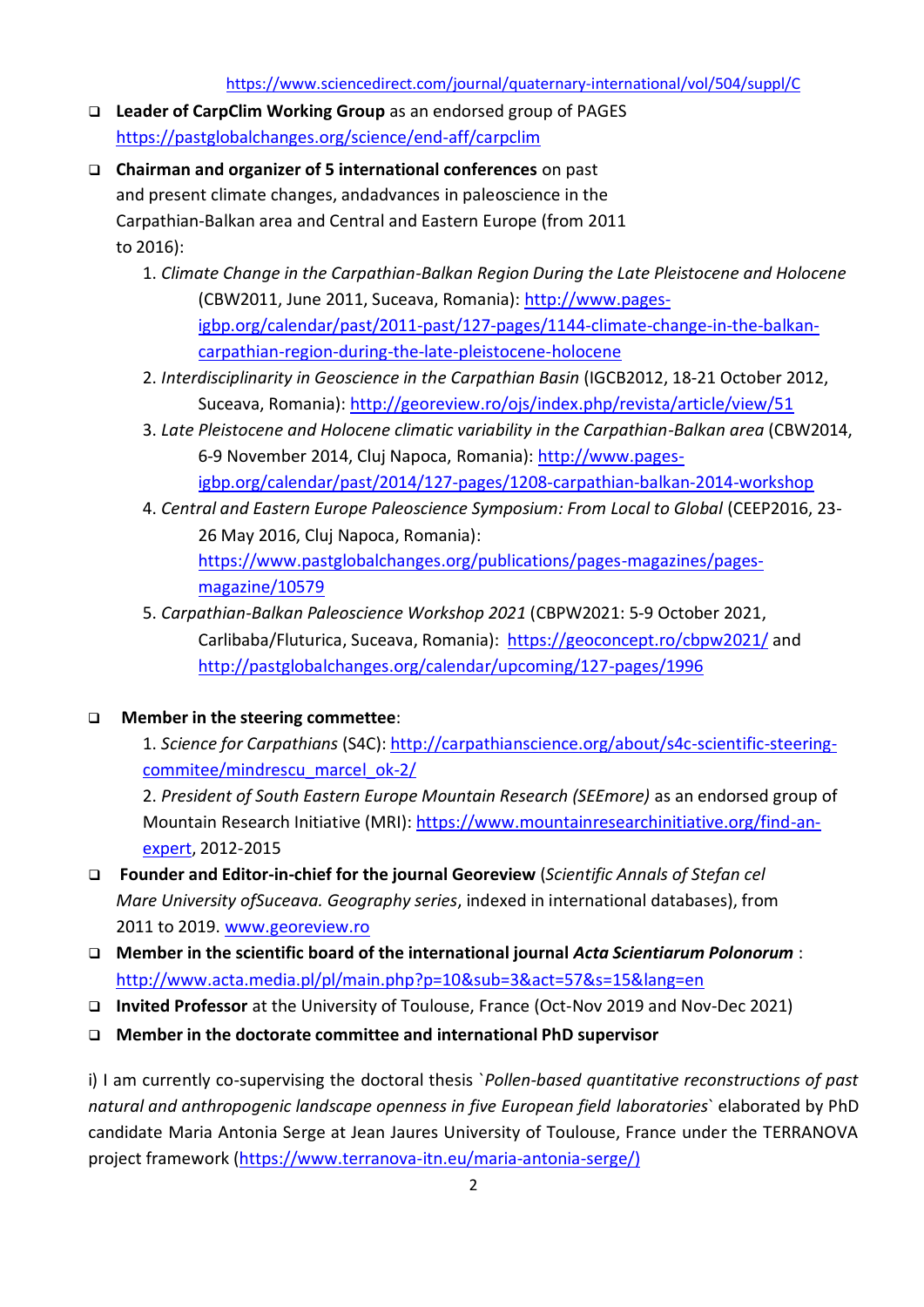ii) I was member of the doctoral committee for PhD candidate T. Groparu (2020) at Jean Jaures University of Toulouse, France (*Trajectoire d'évolution d'un système deltaïque anthropisé: le delta du Danube. Étude couplée par les archives cartographiques et sédimentaires*).

- **Scientific referee**
- **Erasmus coordinator**, 1999-
- **Convener/moderator**

## **NATIONAL RECOGNITION:**

- Member of Scientific Committee of National Park of Rodna Mountains, 2017-
- Member of CNATDCU, Committee of Earth Science (The Appeals Board), 2017-2020
- Member of National Council of Scientific Research in Romania, Committee of Earth Science, 2016-
- Member of International Association of Geomorphology and National Association of Romanian Geomorphologists, 1998-
- Member of Past Global Changes (PACES), 2010-
- Member of Mountain Research Initative (MRI/SeeMoRe), 2008-
- □ President of the Association of Applied Geography GEOCONCEPT, 2010-

<https://geoconcept.ro/contact/>

## **RESEARCH GRANTS:**

## **National (director)**

**i.** *Climate variability recorded by glacial deposits and lake sediments* (PNII-RU-TE-2012-3-0386). [http://georeview.ro/cirques&lakes/](http://georeview.ro/cirques%26lakes/)

# **International (national and workplan coordinator):**

**i.** *Mid-late Holocene flood events in south-eastern and central Romanian lowlands (HoLFloods)* (Coordinator: G. Florescu). Position: Senior researcher

**ii. Looking into the past to anticipate the future: Extreme climate variability in Dobrogea Region from a paleo perspective based on stable oxygen isotope in tree rings** (Coordinator: V. Nagavciuc). Position: Mentor

**iii.** *The European Landscape Learning Initiative: Past and Future Environments and Energy Regimes shaping Policy Tools-TERRANOVA* (HORIZONT). Coordinator: Sjoerd Kluiving (Amsterdam, Holland). Position: National manager (representer).<https://www.terranova-itn.eu/>

**iv.** *Les dernières hêtraies-sapinières subnaturelles européennes: une étude globale sur la longue durée pour leur meilleure connaissance, conservation et gestion (BENDYS)*. Coordinator: Vanessa PYSARAGAGLIA (Univ. Toulouse, France). Position: National manager (representer). [https://anr.fr/fileadmin/documents/2019/Aapg](https://anr.fr/fileadmin/documents/2019/Aapg-selection-prc-prce-jcjc-2019.pdf)[selection-prc-prce-jcjc-2019.pdf](https://anr.fr/fileadmin/documents/2019/Aapg-selection-prc-prce-jcjc-2019.pdf)

**v.** *Forest response to climate change predicted from multicentury climate proxy-records in the Carpathian region - CLIMFOR* (EEA-JRP-RO-NO-2013-1-0204, Romania-Norvegia). Coordinator : Catalin Roibu (USV, Romania). Position- Workplan leader. <http://www.silvic.usv.ro/climfor/team.php>

**vi.** *Assessing climate variability and human impact based on the study of sediments and glacial deposits in Rodna Mountains, Northern Romania*- Sciex Fellowship 13.341: NROM. Position: National supervisor and coordinator. <https://www.youtube.com/watch?v=F8t6SlcnZcY>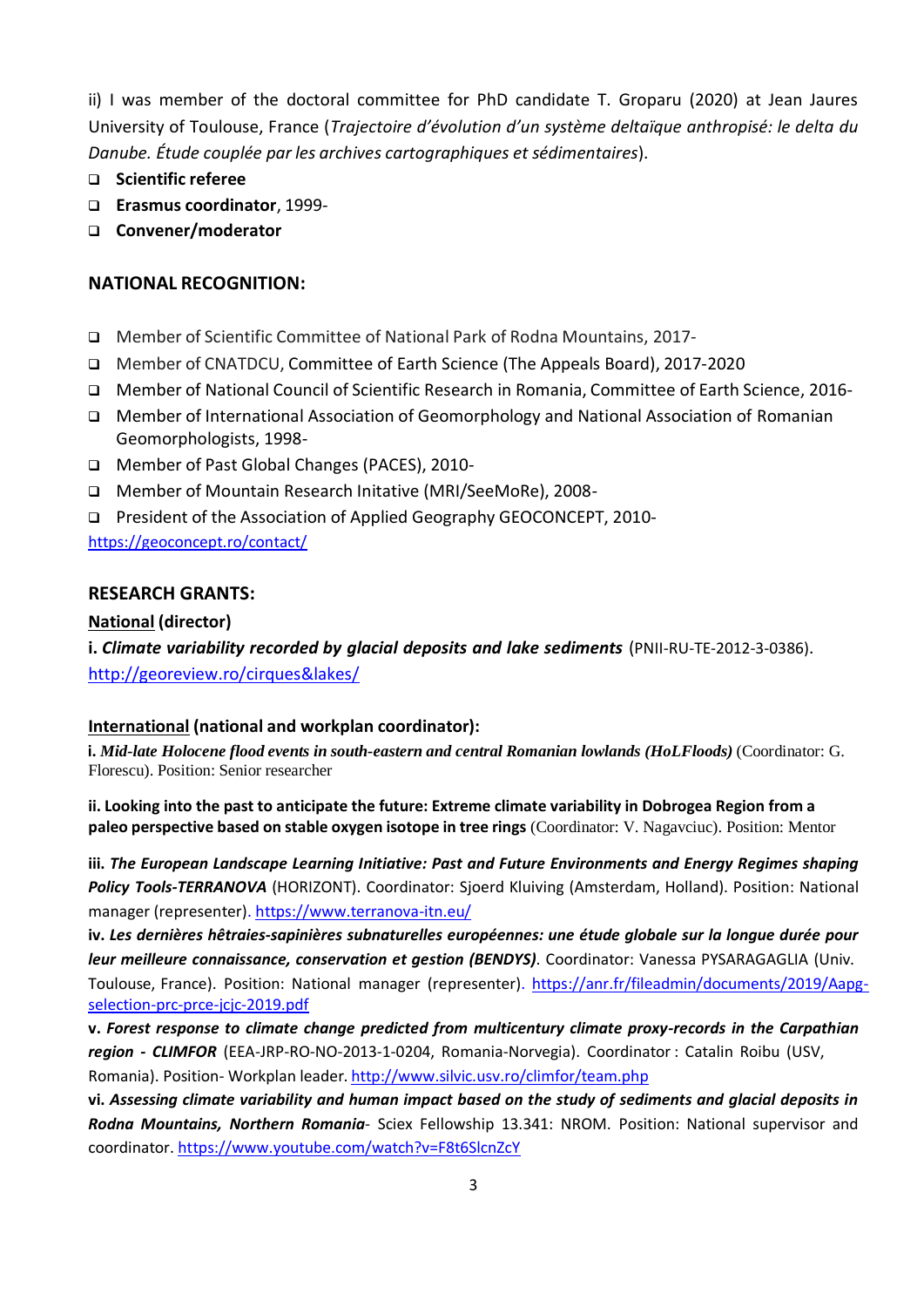**vii.** *Les vieilles FORETs des Maramures (Carpates orientales) face à l'EXploitation forestière Intensive : plan d'urgence pour une étude gLobale en vue de leur préservation et gestion durable (FORETEXIL)*. Coordinator: Vanessa PYSARAGAGLIA (Univ. Toulouse, France). Position: National manager (representer). [https://www.cnrs.fr/mi/IMG/pdf/oasic2018\\_tableau-](https://www.cnrs.fr/mi/IMG/pdf/oasic2018_tableau-laureats-web.pdf) [laureats-web.pdf](https://www.cnrs.fr/mi/IMG/pdf/oasic2018_tableau-laureats-web.pdf)

**viii.** *CRYPTIC: CRYPtogams' Traits In the Carpathians*. Coordinator : Buczkó Krisztina (Budapest, Hungary). Position: National manager (representer). [http://buczko.eu/cryptic/project\\_members/project\\_members.php](http://buczko.eu/cryptic/project_members/project_members.php) **ix.** *Protecting forests and livelihoods in the Romanian Carpathians through community management*

**practices.** Coordinator: William Keeton (Univ. Vermont, USA). Position: National manager (representer)[.http://www.uvm.edu/rsenr/wkeeton/?Page=grants.html](http://www.uvm.edu/rsenr/wkeeton/?Page=grants.html)

## **RESEARCH PAPERS (Web of Science):**

- 1. **Mîndrescu M**, Haliuc A, Zhang W, Carozza JM, Carozza L, Valette P, Groparu T, Sun Q, Nian X, Gradinaru I (2022) *A 600 years sediment record of heavy metal pollution history in the Danube Delta*. Science of The Total Environment[: https://authors.elsevier.com/sd/article/S0048-9697\(22\)00794-X](https://authors.elsevier.com/sd/article/S0048-9697(22)00794-X)
- 2. Kłapyta P, **Mîndrescu M**, Zasadni J (2022) The impact of local topoclimatic factors on marginal Pleistocene glaciation in the Northern Romanian Carpathians. Catena[: https://doi.org/10.1016/j.catena.2021.105873](https://doi.org/10.1016/j.catena.2021.105873)
- 3. Karlik M, Vancsik A, Szalai Z, **Mindrescu M** et al. (2021) Natural and anthropogenic impacts reflected by paleoclimate proxy parameters in a lake-forest system in Bukovina, Romania. Hungarian Geographical Bulletin 70 (4), 339–351. DOI: 10.15201/hungeobull.70.4.4. <https://ojs.mtak.hu/index.php/hungeobull/article/view/7336>
- 4. Karlik, Gyollai I, Vancsik A, Fintor K, Szalai Z, **Mindrescu M** et al. (2021). High resolutionmineralogical characterization of sediments- Lake Bolatau-Ferdeu (Romania). Carpathian Journal of Earth and Environmental Sciences, Vol. 16/1, 199 – 210. DOI:10.26471/cjees/2021/016/167. <http://cjees.ro/viewTopic.php?topicId=895>
- 5. Kłapyta P, **Mîndrescu M**, Zasadni J (2021) Geomorphological record and equilibrium line altitude of glaciers during the last glacial maximum in the Rodna Mountains (eastern Carpathians). Quaternary Research, vol. 100, 1-20.<https://doi.org/10.1017/qua.2020.90>
- 6. Haliuc A, Feurdean, **Mindrescu M**, et al. (2019) Impacts of forest loss in the eastern [Carpathian](https://www.researchgate.net/publication/327657064_Impacts_of_forest_loss_in_the_eastern_Carpathian_Mountains_linking_remote_sensing_and_sediment_changes_in_a_mid-altitude_catchment_Red_Lake_Romania?_sg=WoXCnCxkFvHXVokcAieVQbqIXN2JE8duGWMFqCeKuB0w9Sjhpy9qohHhAmfki7nsTe1yBLoqMQ-19bhGaTO59zkjZGrPmNvKJ4NhKiVl.aEvt1Ly3uupp_5A2svwHKFYeEy3n0kQ3yVxOdby5PIya07vTqHCGDTQ0cdZX4dDxdf0h78QQDNFYsTDQsxkiQw) Mountains: linking remote sensing and sediment changes in a [mid-altitude](https://www.researchgate.net/publication/327657064_Impacts_of_forest_loss_in_the_eastern_Carpathian_Mountains_linking_remote_sensing_and_sediment_changes_in_a_mid-altitude_catchment_Red_Lake_Romania?_sg=WoXCnCxkFvHXVokcAieVQbqIXN2JE8duGWMFqCeKuB0w9Sjhpy9qohHhAmfki7nsTe1yBLoqMQ-19bhGaTO59zkjZGrPmNvKJ4NhKiVl.aEvt1Ly3uupp_5A2svwHKFYeEy3n0kQ3yVxOdby5PIya07vTqHCGDTQ0cdZX4dDxdf0h78QQDNFYsTDQsxkiQw) catchment (Red Lake, [Romania\).](https://www.researchgate.net/publication/327657064_Impacts_of_forest_loss_in_the_eastern_Carpathian_Mountains_linking_remote_sensing_and_sediment_changes_in_a_mid-altitude_catchment_Red_Lake_Romania?_sg=WoXCnCxkFvHXVokcAieVQbqIXN2JE8duGWMFqCeKuB0w9Sjhpy9qohHhAmfki7nsTe1yBLoqMQ-19bhGaTO59zkjZGrPmNvKJ4NhKiVl.aEvt1Ly3uupp_5A2svwHKFYeEy3n0kQ3yVxOdby5PIya07vTqHCGDTQ0cdZX4dDxdf0h78QQDNFYsTDQsxkiQw) *Regional Environmental Change*, 19/2: 461-475. [https://link.springer.com/article/10.1007/s10113-018-1416-5.](https://link.springer.com/article/10.1007/s10113-018-1416-5) **IF: 3.149** (WoS)
- 7. Nistor MM, **Mîndrescu M** (2019) Climate change effect on groundwater resources in Emilia-Romagna region: An improved assessment through NISTOR-CEGW method. *Quaternary International*, 504: 214- 228. [https://www.sciencedirect.com/science/article/pii/S1040618217308935.](https://www.sciencedirect.com/science/article/pii/S1040618217308935) **IF:1.952** (WoS)
- 8. **Mindrescu M** (2019) Central and Eastern Europe Paleoscience: From Local to Continental Perspective. *Quaternary International*, 504: 1-4.

[https://www.sciencedirect.com/science/article/pii/S1040618219302290.](https://www.sciencedirect.com/science/article/pii/S1040618219302290) **IF:1.952** (WoS)

- 9. Dezsi S, **Mîndrescu M**, Petrea D, Rai PK, Hamann A, Nistor MM (2018). High-resolution projections of evapotranspiration and water availability for Europe under climate change. *International Journal of Climatology*, 38: 3832-3841. [https://rmets.onlinelibrary.wiley.com/doi/pdf/10.1002/joc.5537.](https://rmets.onlinelibrary.wiley.com/doi/pdf/10.1002/joc.5537) **IF: 3.601** (WoS)
- 10. Karlik M, Fekete J, **Mindrescu M**, Gradinaru I, Bozsö G, Bíró L, Kern Z (2018) Natural and anthropogenic changes in a lake-forest system in Bukovina (Romania) since 1340 AD documented by sedimentary organic geochemistry (C, N and n-alkanes). *Quaternary International*, 493: 166-175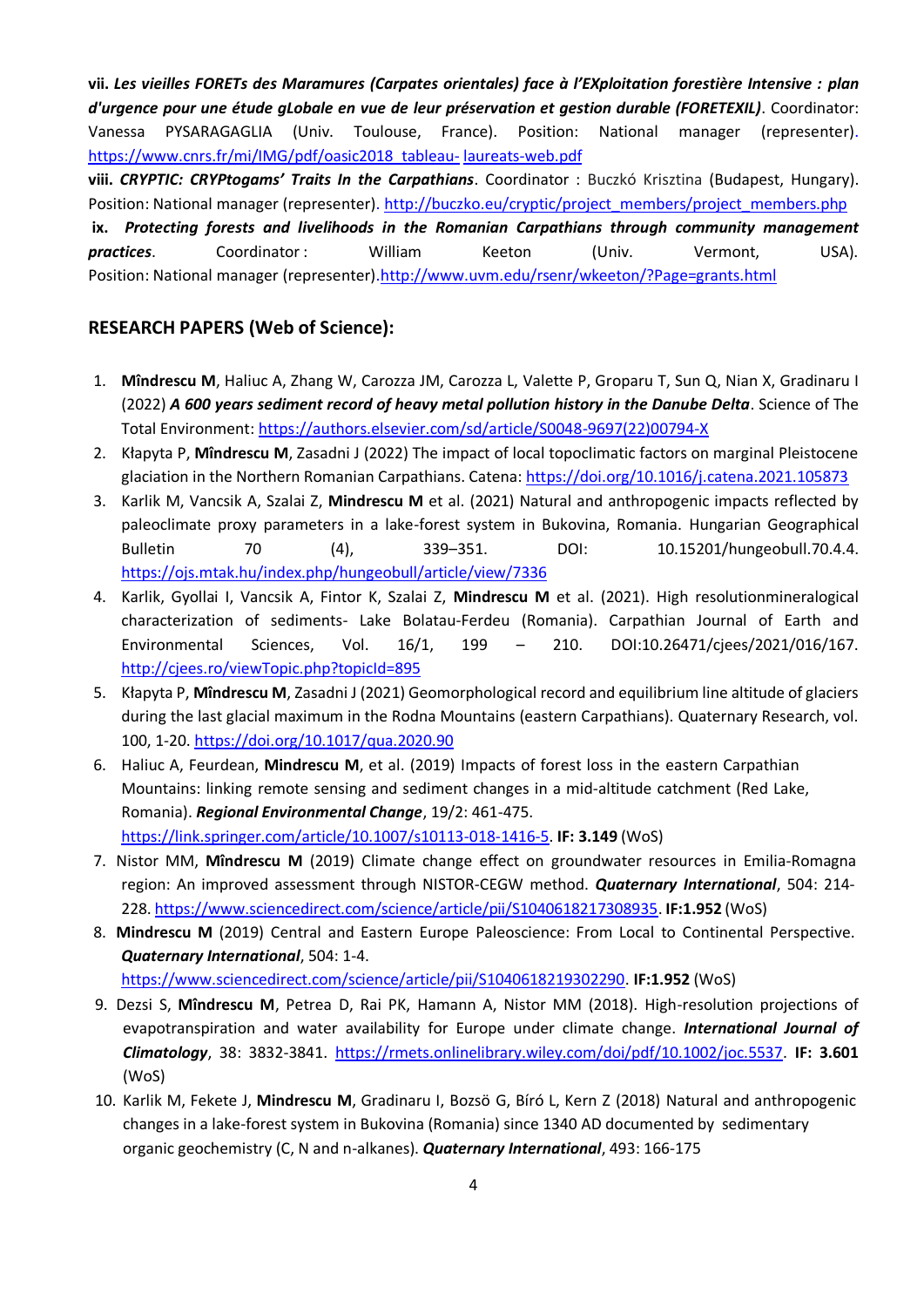[https://www.sciencedirect.com/science/article/pii/S1040618218302593.](https://www.sciencedirect.com/science/article/pii/S1040618218302593) **IF:1.952** (WoS)

- 11. Nistor MM, **Mîndrescu M**, Petrea D, Nicula A-S, Rai PK, Benzaghta MA, Dezsi S, Hognogi G, Porumb‐Ghiurco CG (2018) Climate change impact on crop evapotranspiration in Turkey during the 21st Century. *Meteorological Applications*, <https://doi.org/10.1002/met.1774> [https://rmets.onlinelibrary.wiley.com/doi/10.1002/met.1774.](https://rmets.onlinelibrary.wiley.com/doi/10.1002/met.1774) **IF: 1.711** (WoS)
- 12. Bihari Á, Karlik M, **Mîndrescu M**, Szalai Z, Grădinaru I, Kern Z (2018) Fallout isotope chronology of the nearsurface sediment record of Lake Bolătău. *Journal of Environmental Radioactivity*, 181:32-41. [https://www.sciencedirect.com/science/article/pii/S0265931X17301091.](https://www.sciencedirect.com/science/article/pii/S0265931X17301091) **IF: 2.179** (WoS)
- 13.Florescu G, Hutchinson SM, Kern Z, **Mîndrescu M**, Cristea IA, Mihăilă D, Łokas E, Feurdean A (2017) Last 1000 years of environmental history in Southern Bucovina, Romania:A high resolution multi-proxy lacustrine archive. *Palaeogeography, Palaeoclimatology, Palaeoecology* 473: 26–40. [https://www.sciencedirect.com/science/article/pii/S0031018216304369.](https://www.sciencedirect.com/science/article/pii/S0031018216304369) **IF: 2.616** (WoS)
- 14. **Mîndrescu M**, Florescu G, Grădinaru I, Haliuc A (2016) Lakes, lacustrine sediments and palaeoenvironmental reconstructions (cap. 30). In: Landform Dynamics and Evolution in Romania. Edit. Springer, 699-731. Springer Geography. [https://link.springer.com/chapter/10.1007/978-3-319-32589-](https://link.springer.com/chapter/10.1007/978-3-319-32589-7_30) [7\\_30](https://link.springer.com/chapter/10.1007/978-3-319-32589-7_30)
- 15. **Mîndrescu M**, Evans IS (2017) Glacial cirques in the Romanian Carpathians and their climatic implications (cap. 9). In: Landform Dynamics and Evolution in Romania. Edit. Springer, 208-224. Springer Geography. [https://link.springer.com/chapter/10.1007/978-3-319-32589-7\\_9](https://link.springer.com/chapter/10.1007/978-3-319-32589-7_9)
- 16. **Mîndrescu M**, Németh A, Grădinaru I, Bihari Á, Németh T, Fekete J, Bozsó G, Kern Z (2016) Bolătău sediment record - Chronology, microsedimentology and potential for a high resolution multimillennial palaeoenvironmental proxy archive. *Quaternary Geochronology* 32: 11-20. [https://www.sciencedirect.com/science/article/pii/S1871101415300674.](https://www.sciencedirect.com/science/article/pii/S1871101415300674) **IF: 3.962** (WoS)
- 17. Árvai M, Popa I, **Mîndrescu M**, Nagy B, Kern Z (2016) Dendrochronology and radiocarbon dating of subfossil spruce logs from a peat bog, Maramures Mts, Romania. *Quaternary International* 415: 6-14. [https://www.sciencedirect.com/science/article/pii/S1040618215011921.](https://www.sciencedirect.com/science/article/pii/S1040618215011921) **IF: 1.952** (WoS)
- 18. Necșoiu M, **Mîndrescu M**, Onaca A, Wigginton S (2016) Geomorphologic evolution of alpine lakes in Southern Carpathian mountains using high-resolution optical imagery. *Quaternary International* 415: 164- 174. **IF: 1.952** (WoS)

<https://www.sciencedirect.com/science/article/pii/S1040618215014263>

- 19. **Mîndrescu M**, Veres D (2016) Recent contributions and prospects for climatic variability studies in Central and Eastern Europe. *Quaternary International* 415: 1-5. **IF: 1.952** (WoS) <https://www.sciencedirect.com/science/article/pii/S1040618216304979>
- 20. Hutchinson SM, Akinyemi FO, **Mîndrescu M**, Begy R, Feurdean A (2016) Recent sediment accumulation rates in contrasting lakes in the Carpathians (Romania): impacts of shifts in socio-economic regime. *Regional Environmental Change* 16(2): 501-513. **IF: 3.149** (WoS) <https://link.springer.com/article/10.1007/s10113-015-0764-7>
- 21. **Mindrescu M** and Evans IS (2014) Cirque form and development in Romania: allometry and the buzz-saw hypothesis. *Geomorphology* 208: 117-136. **IF:3.681** (WoS) <https://www.sciencedirect.com/science/article/abs/pii/S0169555X13005989>
- 22. Geantă A, Gałka M, Tanţău I, Hutchinson SM, **Mîndrescu M**, Feurdean A (2014) High mountain region of the Northern Romanian Carpathians responded sensitively to Holocene climate and land use changes: A multi-proxy analysis. *The Holocene* 24(8): 944-956. **IF:2.547** (WoS) <https://journals.sagepub.com/doi/full/10.1177/0959683614534747>
- 23. Lendvay B, Höhn M, Brodbeck S, **Mîndrescu M**, Gugerli F (2014) Genetic structure in Pinus cembra from the Carpathian Mountains inferred from nuclear and chloroplast microsatellites confirms post-glacial range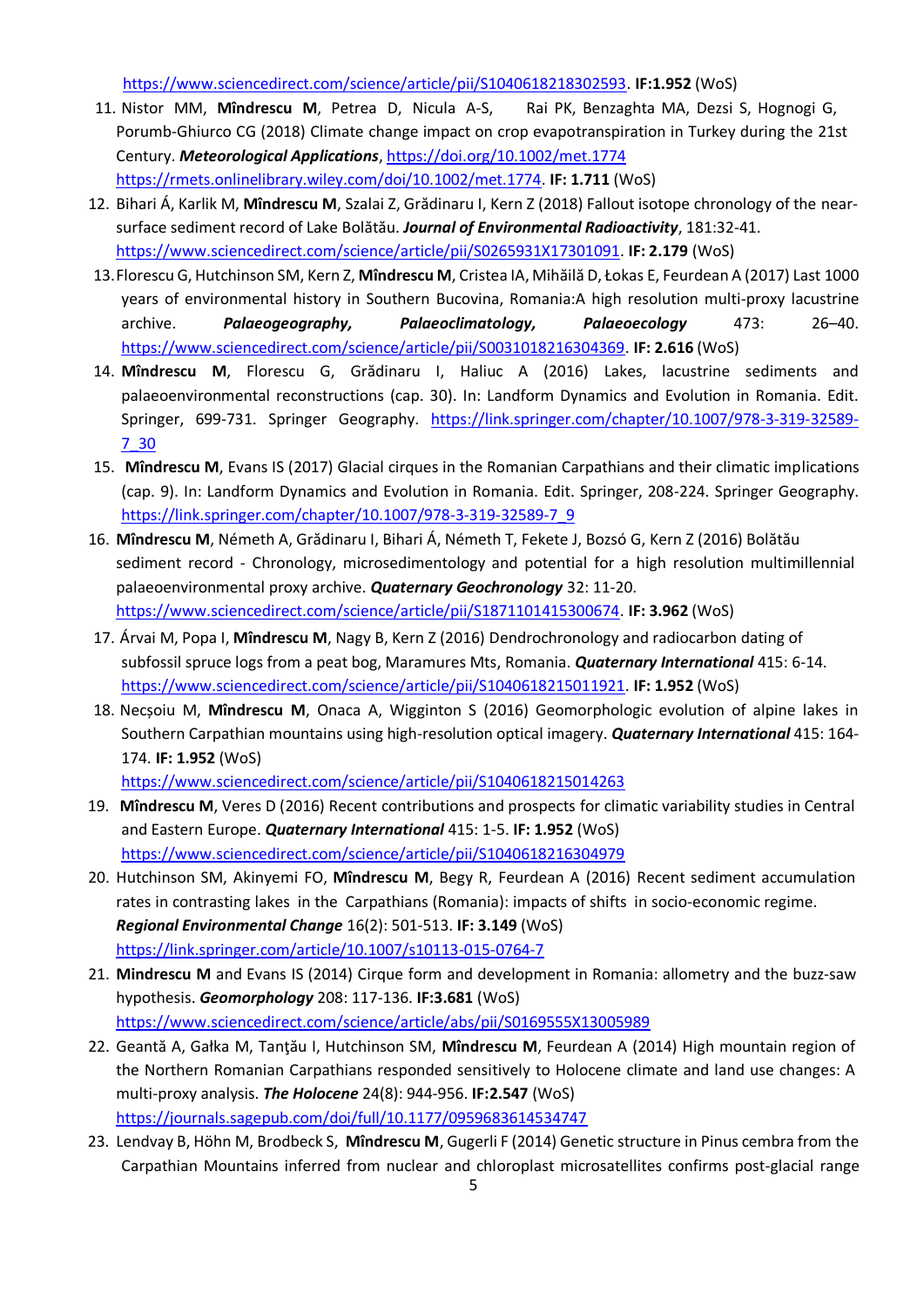contraction and identifies introduced individuals. *Tree Genetics and Genomes*, 10: 1419-1433. **IF:1.862** (WoS)

<https://link.springer.com/article/10.1007/s11295-014-0770-9>

24. **Mîndrescu M**, Cristea AI, Hutchinson SM, Florescu G, Feurdean A (2013) Interdisciplinary investigations of the first reported laminated lacustrine sediments in Romania. *Quaternary International* 293: 219-230. **IF: 1.952** (WoS)

<https://www.sciencedirect.com/science/article/pii/S1040618212031618>

- 25. Akinyemi FO, Hutchinson SM, **Mîndrescu M**, Rothwell JJ (2013) Lake sediment records of atmospheric pollution in the Romanian Carpathians. *Quaternary International* 293: 105-113. **IF: 1.952** (WoS) <https://www.sciencedirect.com/science/article/pii/S1040618212000377>
- 26. Fărcaş S., Tanţău I., **Mîndrescu M**., Hurdu B. 2013. Holocene vegetation history in the Maramureş Mountains (Northern Romanian Carpathians). *Quaternary International* 293: 92-104. **IF: 1.952** (WoS) <https://www.sciencedirect.com/science/article/pii/S1040618212002340>
- 27. Vereş, D, **Mîndrescu M (**2013) Advancing Pleistocene and Holocene climate change research in the Carpathian-Balkan region. *Quaternary International*, 293, 1-4. **IF: 1.952** (WoS) <https://www.sciencedirect.com/science/article/pii/S1040618212033629>
- 28. Knorn J, Kuemmerle T, Radeloff VC, Szabo A, **Mîndrescu M**, Keeton WS, Abrudan I, Griffiths P, Gancz V, Hostert P (2012) Forest restitution and protected area effectiveness in post-socialist Romania. *Biological Conservation*, 146/1, 2012, 204-212. **IF: 4.451** (WoS) <https://www.sciencedirect.com/science/article/abs/pii/S0006320711004836>
- 29. **Mîndrescu M**, Cristea IA, Hutchinson SM (2010) Bathymetric and sedimentological changes of glacial Lake Ştiol, Rodna Masiff. *Carpathian Journal of Earth and Environmental Sciences* 5(1): 57-65. **IF: 0.730** (WoS[\)http://www.ubm.ro/sites/CJEES/viewTopic.php?topicId=75](http://www.ubm.ro/sites/CJEES/viewTopic.php?topicId=75)
- 30. **Mîndrescu M**, Evans IS, Cox NJ (2010) Climatic implications of cirque distribution in the Romanian Carpathians: Palaeowind directions during glacial periods. *Journal of Quaternary Science* 25(6): 875-888. **IF: 2.846** (WoS)

<https://onlinelibrary.wiley.com/doi/abs/10.1002/jqs.1363>

31. Fărcaş S, Tanțău I, Hurdu B, **Mîndrescu M**, Filipas L (2009) Phytohistorical aspects of the Natura 2000 site "Maramures Mountains", *Contribuții Botanice* [BIOSIS Previews (Web of Science)], Cluj-Napoca, XLIV, 2009, p. 131-140.

## **BOOKs, CHAPTERs and MAPs:**

1. **Mîndrescu M** (2016) Geomorfometria circurilor glaciare din Carpații Românești (*Geomorphometry of the glacial cirques in the Romanian Carpathians*). Edit. Universității "Ștefan cel Mare" Suceava, Romania (174 p.). ISBN 978-973-666-498-4.

[http://atlas.usv.ro/www/geografie/usv/pdf/Teza%20de%20doctorat\\_Mindrescu-2016.pdf](http://atlas.usv.ro/www/geografie/usv/pdf/Teza%20de%20doctorat_Mindrescu-2016.pdf)

2. Florescu G and **Mîndrescu M (**2016) Ghid practic de paleolimnologie (*Guidebook of palaeolimnology*). Editura Universității Ștefan cel Mare Suceava, Romania (207 p.). ISBN 978-973- 666-469-4.

<http://atlas.usv.ro/www/geografie/usv/pdf/Ghid%20de%20paleolimnologie-2016.pdf>

3. **Mîndrescu M (**2016) Circurile glaciare din Carpații Românești (*Glacial cirques in the Romanian Carpathians*). Editura Universității Ștefan cel Mare Suceava, Romania. ISBN: 978-973-666-491-5.